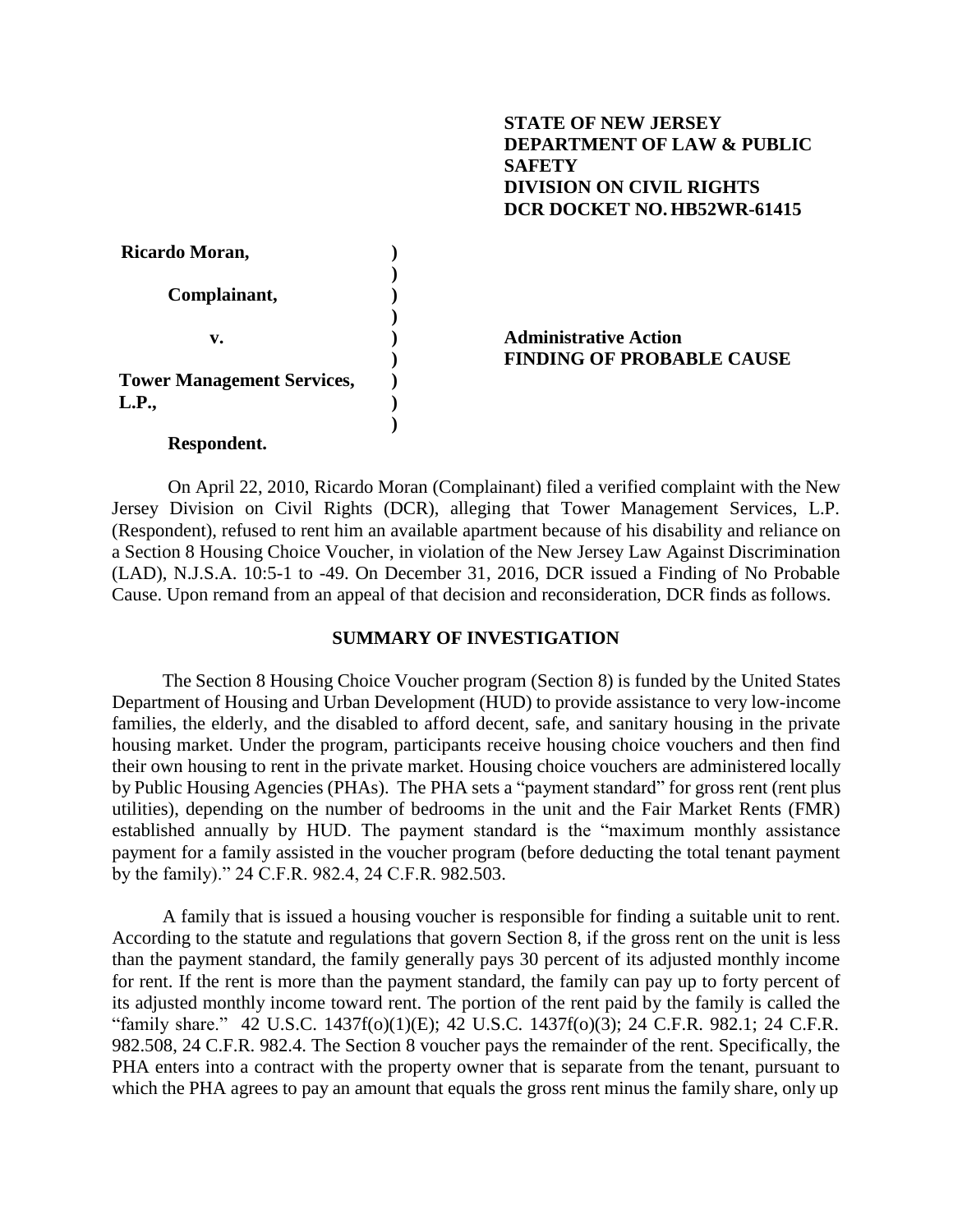to the payment standard discussed above, directly to the owner. 42 U.S.C. 1437f(c); 24 C.F.R. 982.1(b)(2).

Respondent manages a 237-unit apartment complex in Bergenfield, New Jersey, known as Ivy Lane Apartments (Ivy Lane). Complainant, whisted Ivy Lane to inquire about a one-bedroom apartment listed for rent at \$995 per month. Respondent's rental agent, Mary Kate Malrooney, greeted Complainant and provided a "guest card." The guest card requests that potential applicants indicate the amount of their annual income, within a range. Complainant completed a guest card and indicated that his annual income was the lowest income range listed on the guest card, \$25,000 to \$30,000 per year. There is no dispute that Malrooney informed Complainant at the time of his visit that Respondent had a minimum income requirement of \$33,000 per year for a one-bedroom apartment, and Complainant then left Ivy Lane without completing a rental application.

Complainant alleged that Respondent's minimum income requirement of \$33,000 per year excluded him from relying on a Section 8 voucher, and thus constituted unlawful "source of income" discrimination under the LAD.

Respondent denied Complainant's allegations of discrimination in their entirety, stating in part:

> In calculating a prospective tenant's income, Respondent considers any and all lawful income that a prospective tenant receives, including but not limited to alimony, child support, food stamps, tips, housing vouchers, rent subsidies, Social Security Income benefits, unemployment benefits, overtime pay and salary. Essentially, there is no exclusion on income when Respondent is evaluating a prospective tenant. Respondent then evaluates whether the sum of all these sources of income meets the respective minimum income requirement for the unit for which the prospective tenant is applying . . .

> Of note, if a tenant who does not receive Section 8 assistance applies for an apartment unit, is approved and signs a lease, but thereafter begins to receive Section 8 assistance, then they are not required to meet Respondent's minimum income requirement . . .

During the investigation, Complainant told DCR that at the time he visited Ivy Lane, his total income consisted of \$9,000 per year (or \$750 per month) in Supplemental Security Income (SSI) benefits. After the remand in this case, Complainant provided DCR with documentation indicating that the amount of his SSI benefits at the time of his visit to Ivy Lane was actually \$965.00 per month, or \$11,580 per year. Assuming Complainant would have been required to pay thirty percent of his SSI benefits per month to gross rent, for a total of \$289.50, and the Section 8 voucher would have covered the remaining rent of \$705.50 per month, the total value of the Section 8 voucher per year would have been \$8,466. Adding that \$8,466 to the value of Complainant's SSI benefits, Complainant's annual income fell well short of Tower's required minimum of \$33,000 per year.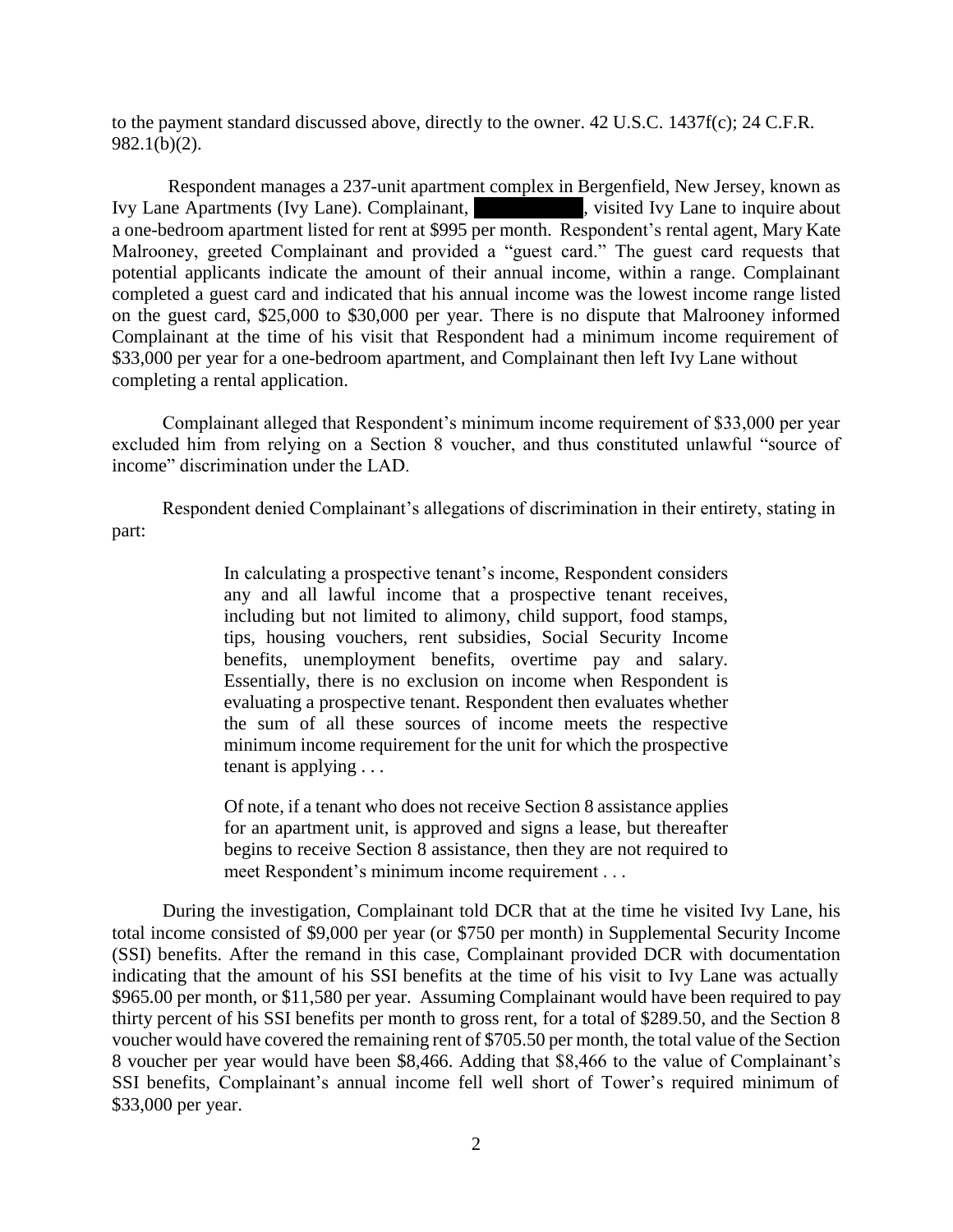Based on the information uncovered during the investigation, Respondent applied its minimum income requirement to all applicants, regardless of their sources of income. Respondent identified thirteen Section 8 recipients residing at Ivy Lane at the time Complainant inquired about an apartment. Of those thirteen tenants, eight received Section 8 only after living at Ivy Lane, and where thus not required to meet the minimum income requirement as per Respondent's policy listed above. Five had rental subsidies when they applied and were thus required to meet the minimum income requirement. A review of their applications and lease agreements showed that four of the five tenants had various sources of income that, when added to the value of their rent subsidies, put them over Respondent's minimum income requirement. Respondent made an exception to the minimum income requirement for the fifth family, who were displaced by Hurricane Katrina.

## **ANALYSIS**

At the conclusion of an investigation, the DCR Director is required to determine whether "probable cause exists to credit the allegations of the verified complaint." N.J.A.C. 13:4-10.2(a). "Probable cause" for purposes of this analysis means a "reasonable ground of suspicion supported by facts and circumstances strong enough in themselves to warrant a cautious person in the belief that the [LAD] has been violated." N.J.A.C. 13:4-10.2(b). If DCR determines that probable cause exists, then the complaint will proceed to a hearing on the merits. N.J.A.C. 13:4-11.1(b). However, if DCR finds there is no probable cause, then that determination is deemed to be a final agency order subject to review by the Appellate Division of the Superior Court of New Jersey. N.J.A.C. 13:4-10.2(e); R. 2:2-3(a)(2).

A finding of probable cause is not an adjudication on the merits. Instead, it is merely an initial "culling-out process" in which the Director makes a threshold determination of "whether the matter should be brought to a halt or proceed to the next step on the road to an adjudication on the merits." Frank v. Ivy Club, 228 N.J. Super. 40, 56 (App. Div. 1988), rev'd on other grounds, 120 N.J. 73 (1990), cert. den., 498 U.S. 1073. Thus, the "quantum of evidence required to establish probable cause is less than that required by a complainant in order to prevail on the merits." Ibid.

The LAD prohibits refusal to rent real property because of a person's source of lawful income or the lawful source of any payment to be made for rent. N.J.S.A. 10:5-12(g)(4). "Source of lawful income" includes a housing voucher provided by a state or federal agency, including Section 8 Housing Choice Vouchers. See Franklin Tower One, LLC v. N.M., 157 N.J. 602, 618- 23 (1999) (holding that a landlord may not deny a prospective tenant housing because the tenant proposed to use a Section 8 voucher). The LAD's inclusion of "source of lawful income" is intended to prevent landlords "from refusing to rent to tenants who receive rental subsidies through the Section 8 program or through other government programs designed to assist low income persons to obtain housing." See Bell v. Tower Management, No. A-3165-08, 2010 WL2346651, \*2 (App. Div. April 26, 2010) (finding plaintiff's claim that defendant's minimum income policy was discriminatory to be a viable cause of action under N.J.S.A. 10:5-12(g)(4)).

Minimum income requirements have a disparate impact on Section 8 recipients because Section 8 recipients generally must have very low incomes in order to qualify for the program to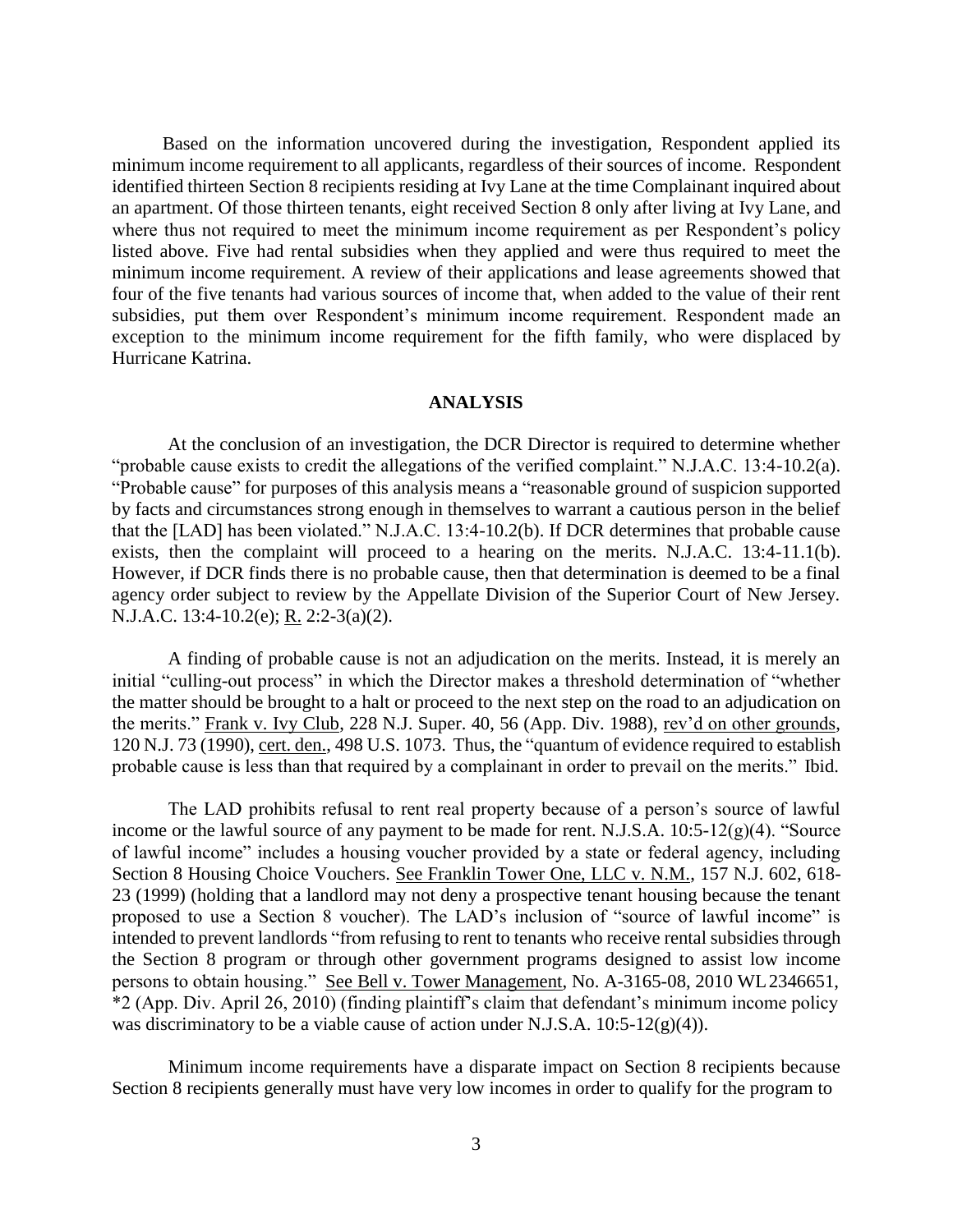begin with. Specifically, in order to qualify for Section 8, a family's income may not exceed 50% of the median income for the county or metropolitan area in which the family chooses to live. See https:/[/www.hud.gov/topics/housing\\_choice\\_voucher\\_program\\_section\\_8.](http://www.hud.gov/topics/housing_choice_voucher_program_section_8) And 75 percent of Section 8 vouchers must go to applicants whose incomes do not exceed 30 percent of the area median income. Id. Many families thus qualify for section 8 specifically because they have extremely low incomes, and therefore would not meet minimum income requirements.

When a housing provider's facially neutral policy (a minimum income requirement) has a disproportionate impact on members of a protected class (those with a Section 8 housing voucher), and the challenged policy caused the complainant's harm (the refusal to rent an apartment), the burden shifts to the housing provider to demonstrate that the practice serves a legitimate nondiscriminatory business interest, and that no alternative policy or practice could be adopted that would serve the housing provider's legitimate business interest with less of a discriminatory impact against members of a protected class. See Gerety v. Atlantic City Hilton Casino Resort, 184 N.J. 391, 398 (2005) (stating that disparate impact claims are cognizable under the LAD and address a facially neutral practice that affects a protected group more harshly than others and cannot be justified by legitimate business necessity); see also Mount Holly Gardens Citizens in Action, Inc. v. Township of Mount Holly, 658 F.3d 375, 381-82 (3rd Cir. 2011) (finding plaintiffs had presented a prima facie case that township's redevelopment plan would have a disparate impact on minority residents in violation of fair housing laws and township was required to show that there were no less discriminatory alternatives to meet the plan's purpose of alleviating blight); Texas Department of Housing and Community Affairs v. Inclusive Communities Project, Inc.¸ 135 S. Ct. 2507, 2525-26 (2015) (holding that disparate impact claims are cognizable under the federal Fair Housing Act).<sup>[1](#page-3-0)</sup>

Here, Respondent has not met this burden. Respondent has not demonstrated that its minimum income requirement of \$33,000 per year for a one bedroom apartment serves a legitimate non-discriminatory business interest as applied to applicants with Section 8 housing vouchers, where the applicant only pays a small portion of the monthly rent. And it has not demonstrated that no alternative policy could be adopted that would serve Respondent's legitimate business interest with less of a discriminatory impact on applicants with Section 8 housing vouchers. In fact, Respondent has not even attempted to do so. And none is immediately obvious. For those without a Section 8 housing voucher, a minimum income requirement serves to ensure that a tenant does not pay too large of a percentage of her monthly income to rent, and thus is able to consistently pay rent while meeting her other basic needs. But for Section 8 housing voucher recipients, the federal government has already made that determination. The Section 8 program itself determines what percentage of monthly income a voucher recipient will pay to rent, and requires that voucher recipients pay an absolute maximum of 40% of their monthly income to rent, in order to ensure the voucher recipient will be able to consistently pay her portion of the rent while meeting her other basic needs. 42 U.S.C. 1437f(o)(1)(E); 42 U.S.C. 1437f(o)(3); 24 C.F.R. 982.1; 24 C.F.R. 982.508, 24 C.F.R. 982.4. That is the purpose of the statutory and regulatory requirements that a tenant generally pay 30%, and no more than 40%, of her adjusted monthly income to rent. Id. If a Section 8 voucher recipient attempted to pay more than 40% of her monthly income to rent in

<span id="page-3-0"></span><sup>&</sup>lt;sup>1</sup> N.J.S.A. 10:5-9.2 provides that the LAD is to be construed as substantially equivalent to the Fair Housing Act (42 U.S.C. 3601 to 3631).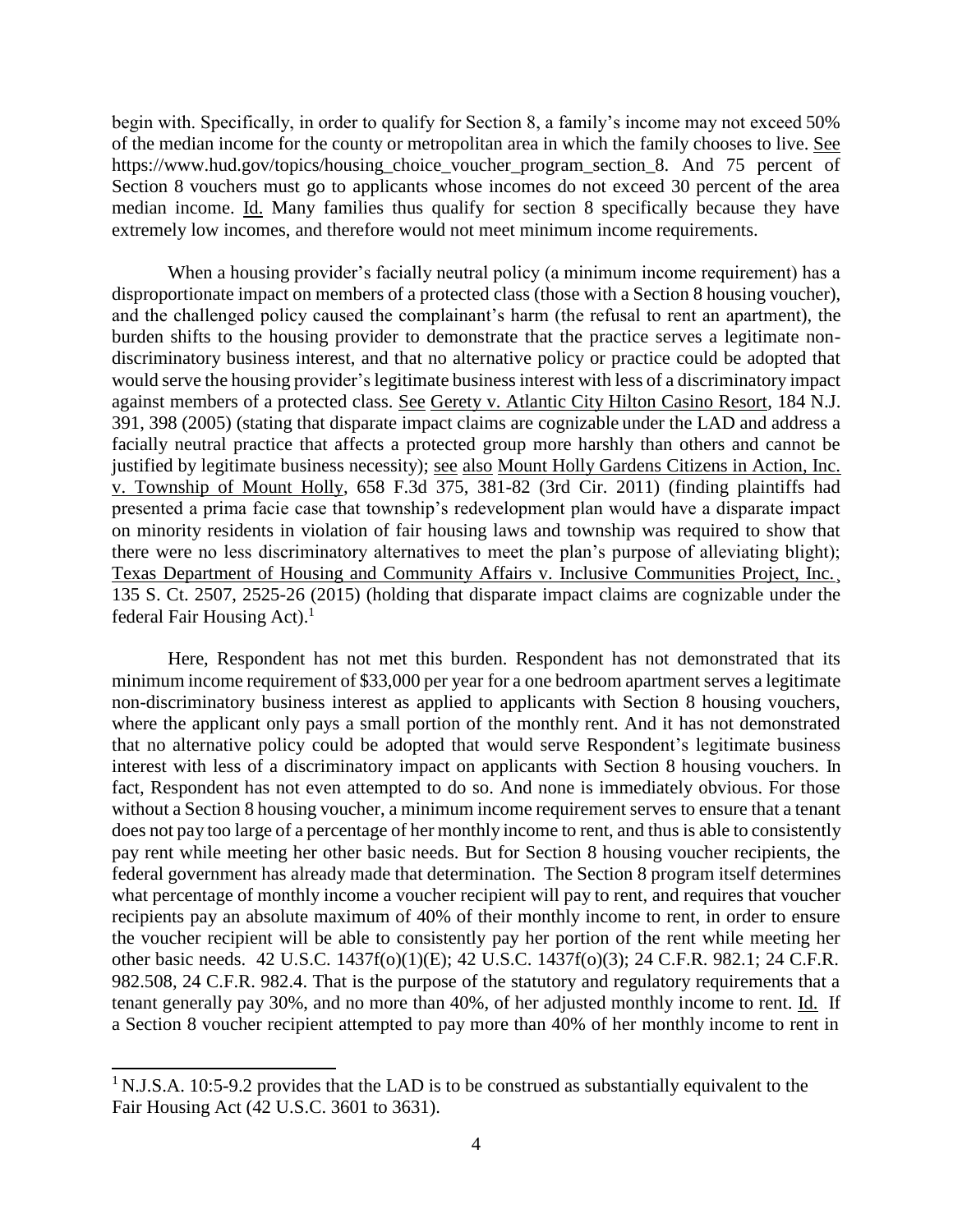order to rent an apartment that was substantially above the local PHA's "payment standard," the PHA would refuse to allow it. Thus, the Section 8 program itself is set up to ensure that a recipient will consistently be able to pay her portion of the rent while meeting her other basic needs.

Several courts have recognized as much. See, e.g., Commission on Human Rights v. Sullivan, 939 A.2d 541, 557 (Ct. 2008) (finding landlord's minimum income requirement was not a legitimate, nondiscriminatory basis for refusing to rent to Section 8 families where it was not based on the share of the rent the tenant would actually be required to personally pay). And a New Jersey court has regarded the exemption of Section 8 recipients from a minimum income requirement as compliant with the LAD. See Pasquince v. Brighton Arms, 378 N.J. Super. 588, 592 (App. Div. 2005).

Here, the Section 8 voucher ensured that Complainant would not pay more than 40 percent of his adjusted monthly income for rent. That means Complainant would have been responsible for no more than \$386 per month in rent. Respondent did not even attempt to prove that any legitimate, non-discriminatory business reason required it to apply its \$33,000/year minimum income requirement to someone who would have been responsible for a maximum of \$386 of the \$995 monthly rent. Indeed, Respondent told DCR that certain of its tenants obtained Section 8 after becoming tenants and were not at that point required to meet the minimum income requirement. That indicates that no legitimate, nondiscriminatory business reason required Respondent to apply its minimum income requirement to those paying with Section 8 vouchers, who would only be personally responsible for a small portion of the monthly rent.

Including the total amount the federal government would have paid in rent on Complainant's behalf as part of the calculation of "annual income" does not address the problem. Any such calculation still fails to acknowledge that, as opposed to other sources of income, the entire value of a federal rent subsidy is 100% dedicated to payment of rent. It also fails to acknowledge that Complainant's personal contribution to rent would be much less than a tenant without a Section 8 voucher (a maximum of \$386 instead of \$995 per month). In other words, the application of the minimum income requirement in this way still worked to exclude an applicant who, by virtue of renting the apartment with a Section 8 voucher, the federal government had certified was able to pay, because he did not meet a requirement logically applied only to those responsible for the entire rent.

Respondent's minimum income requirement had no relationship to what Complainant would be required to pay in monthly rent, and no relationship to Complainant's ability to pay that portion of the rent. Respondent gave no other reason for application of the policy to Complainant or other Section 8 recipients. Thus, even when uniformly applied to all prospective tenants, minimum income policies may unreasonably exclude voucher holders like Complainant, and consequently many low-income and disabled persons who rely on rental assistance programs. See Bell, 2010 WL 2346651 at \*2; see also Pasquince, 378 N.J. Super. at 592.

At a hearing, the parties will have an opportunity to present further evidence of their respective versions of events or in support of their legal positions. At this stage of the process, the Director finds that the circumstances of this case support a "reasonable ground of suspicion" to warrant a cautious person in the belief that the matter should "proceed to the next step on the road